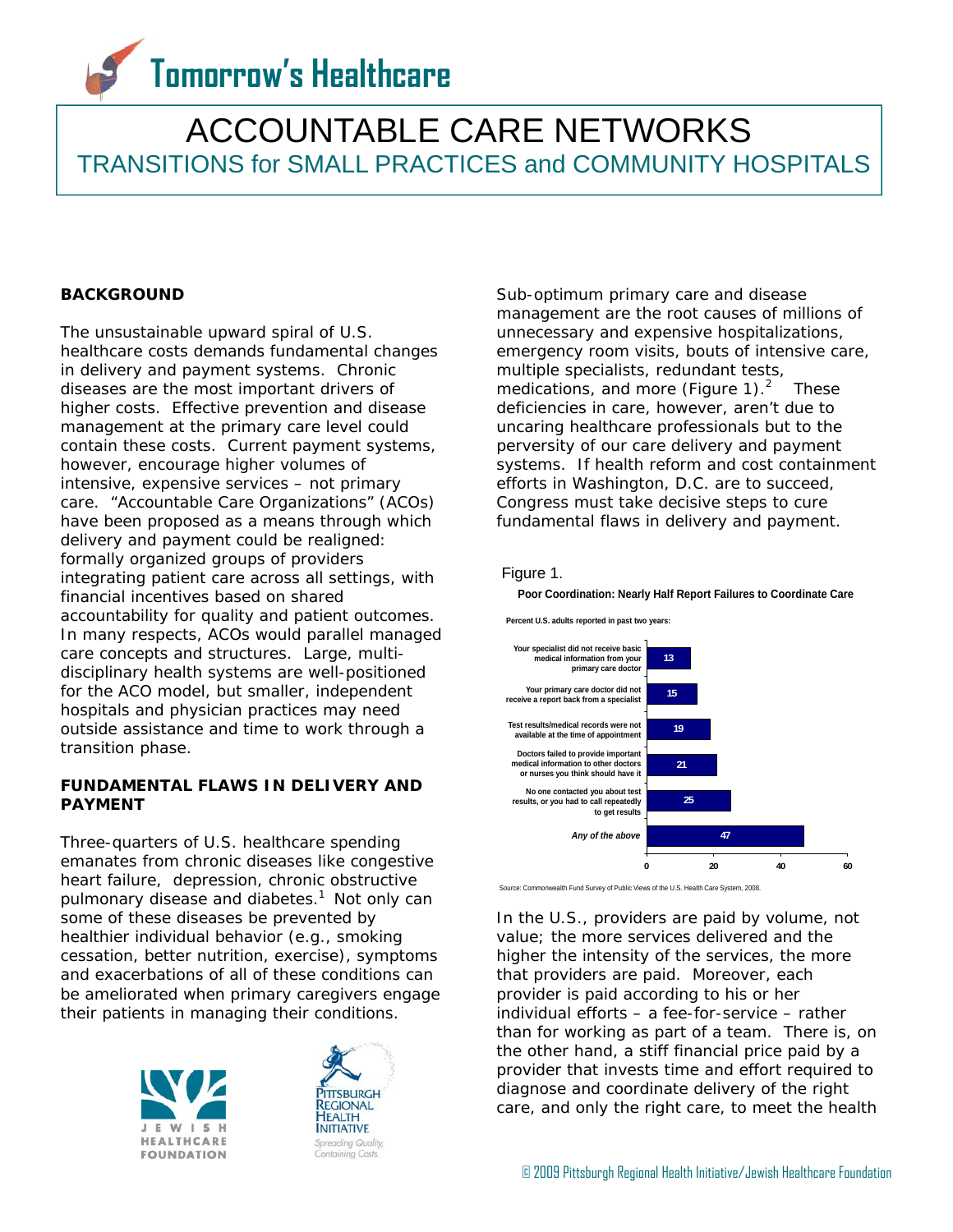#### Tomorrow's Healthcare **Page 2**

and medical needs of each patient.

Notwithstanding that this is the manner in which both healthcare professionals and patients want to engage in every setting, perverse financial incentives embedded in the current system affect care delivery negatively. $3, \frac{3}{4}$ 

For example, the current delivery and payment system maximizes a family physician's income if he or she sees as many patients as possible and prescribes the most expensive, intensive treatments. Each (preventable) exacerbation of a chronic disease that lands a patient in the hospital is a financial plus for that physician, one or several specialists, and the hospital. In contrast, if a family physician takes the time to listen and counsel with a chronically ill patient, assumes responsibility for coordinating any required specialty care, and encourages and monitors the patient's adherence to a chronic disease management regimen, that physician suffers a significant financial penalty.

This unequivocally flawed approach causes the U.S. to have the most expensive healthcare system in the world and the least effective treatment of chronic diseases (Figure 2). Universal coverage, cost containment and consistently high quality care are urgent national priorities. But incremental changes to the current

system, such as limited pay-for-performance or work-based wellness programs, won't suffice to reach these goals. There must be simultaneous, complementary transformations of both the delivery and payment systems that incent high value care, not volume.

## **ACOs: Solutions Rooted in Managed Care Concepts**

The managed care revolution of the 1990's was intended to transform the U.S.

healthcare system. By changing financial incentives from fee-for-service to capitated payments (under which a participating provider is pre-paid an annual per-patient fee for providing all covered healthcare services), it was believed that quality of care, rather than volume of services, would be emphasized, and that primary care, in particular, would be strengthened.

There was great hope that skyrocketing healthcare costs could be curbed through a new emphasis on maintaining health and managing disease more effectively. Rather than adhering to the managed care concept, and focusing resources at the outset on better primary care prevention and disease management, health maintenance organizations (HMOs) and other managed care plans sought to build market share as quickly as possible. To this end, HMOs concentrated on setting low initial premiums, entering into capitated contracts with groups of providers (also interested in increasing market share), but generally did not invest in technology, utilization and risk management, and disease management. When rising utilization rates exposed the flaws of this short-term strategy, and costs began to rise again in the late 1990s (Figure 3), HMOs sought to contain premium growth by strengthening the roles of gatekeepers and restricting patient access to care.

#### Figure 2.





Source: OECD Health Date 2009, June 2009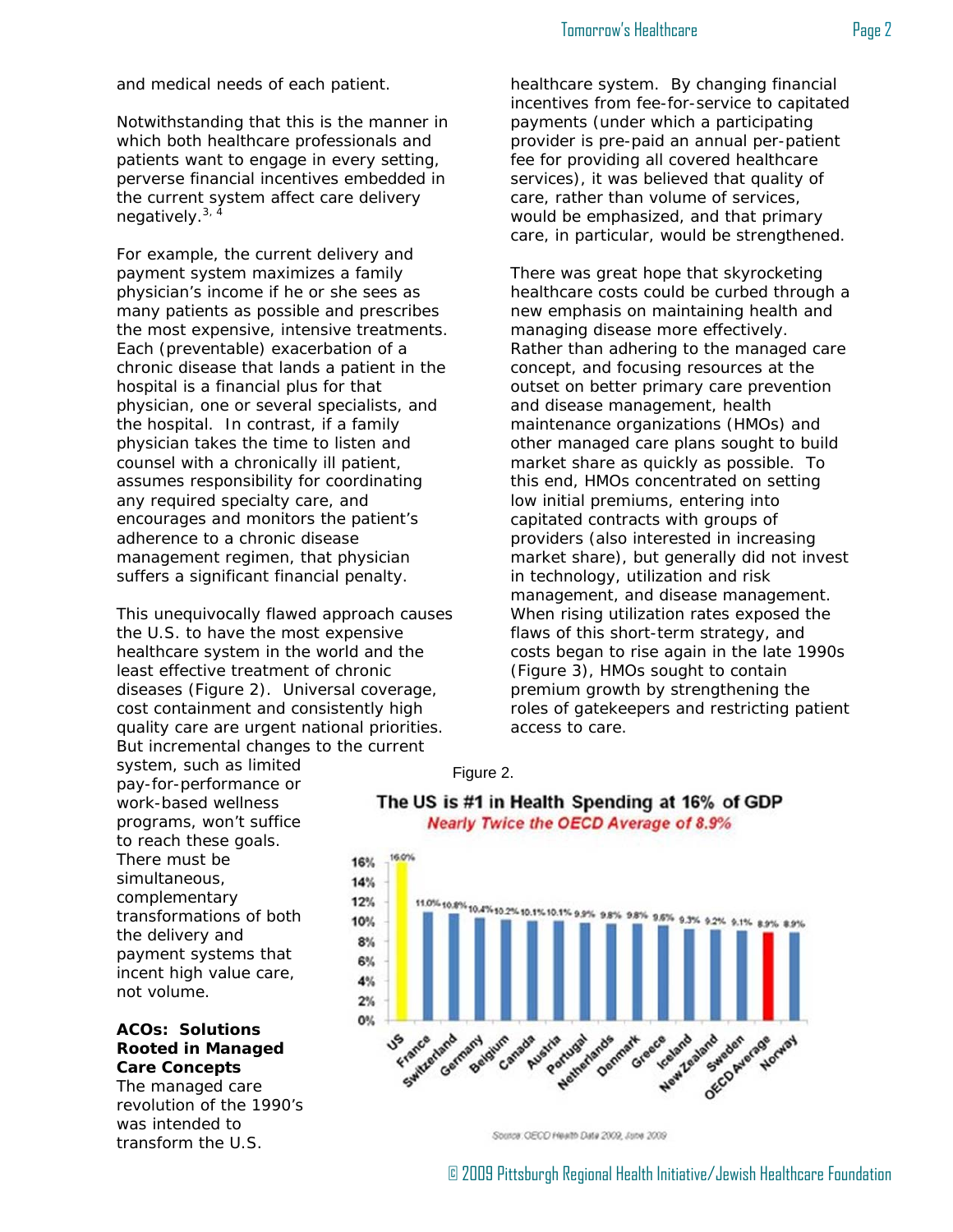As one would expect, HMO cost containment efforts were welcomed initially by employers. But patients and providers soon began to chafe at limitations on access to care and low provider payment rates. This culminated in what amounted to a consumer rebellion and calls for government intervention (e.g., Patient Bill of Rights legislation). Less than a decade later, not only was the managed care revolution over, but employers and insurers were retreating together, and as quickly as possible, to heavily diluted managed care coupled to the old fee-for-service approach (e.g., Preferred Provider Organizations, or PPOs, which are organized around discrete networks of "preferred providers," paid under fee-for-service arrangements (usually

improve quality and lower cost growth." <sup>5</sup>

As conceived, ACOs will encourage and reward groups of providers for working together across care settings to improve the full range of healthcare services and outcomes for a defined population of patients. Such integration of care is easy enough to conceptualize, but realization will require ACOs to develop and sustain several complex capabilities, including active care management, rigorous medication reconciliation, team approaches to quality improvement, better transitions of care from hospital to home, and sophisticated health information technology for providers to share patient information. These capabilities are

. Annual Growth Rate of Health Spending and GDP, 1985-2006 Figure 3.



discounted), permit subscribers to self-refer to providers in or outside of the preferred network, but incent them with lower co-pays, etc. to stay within the network).

Accountable Care Organizations (ACOs, also referred to as accountable care systems and as accountable care entities) are attracting interest because they return to the original managed care concept of incenting providers for keeping their patients as healthy as possible – "by organizing voluntary hospital and physician networks, and by rewarding providers with shared savings in return for greater care coordination or other steps to

particularly important for managing the health and care of patients with chronic diseases, who account for the large majority of all healthcare spending.

Encouragement and rewards for provider participation in an ACO will come via new payment mechanisms that derive from earlier managed care capitation. In place of fee-for-service reimbursements to individual providers, ACOs would enter into payment arrangements with payors under which ACOs would receive bundled, risk-adjusted payments (in effect, bundled capitation) that could increase if pre-determined quality and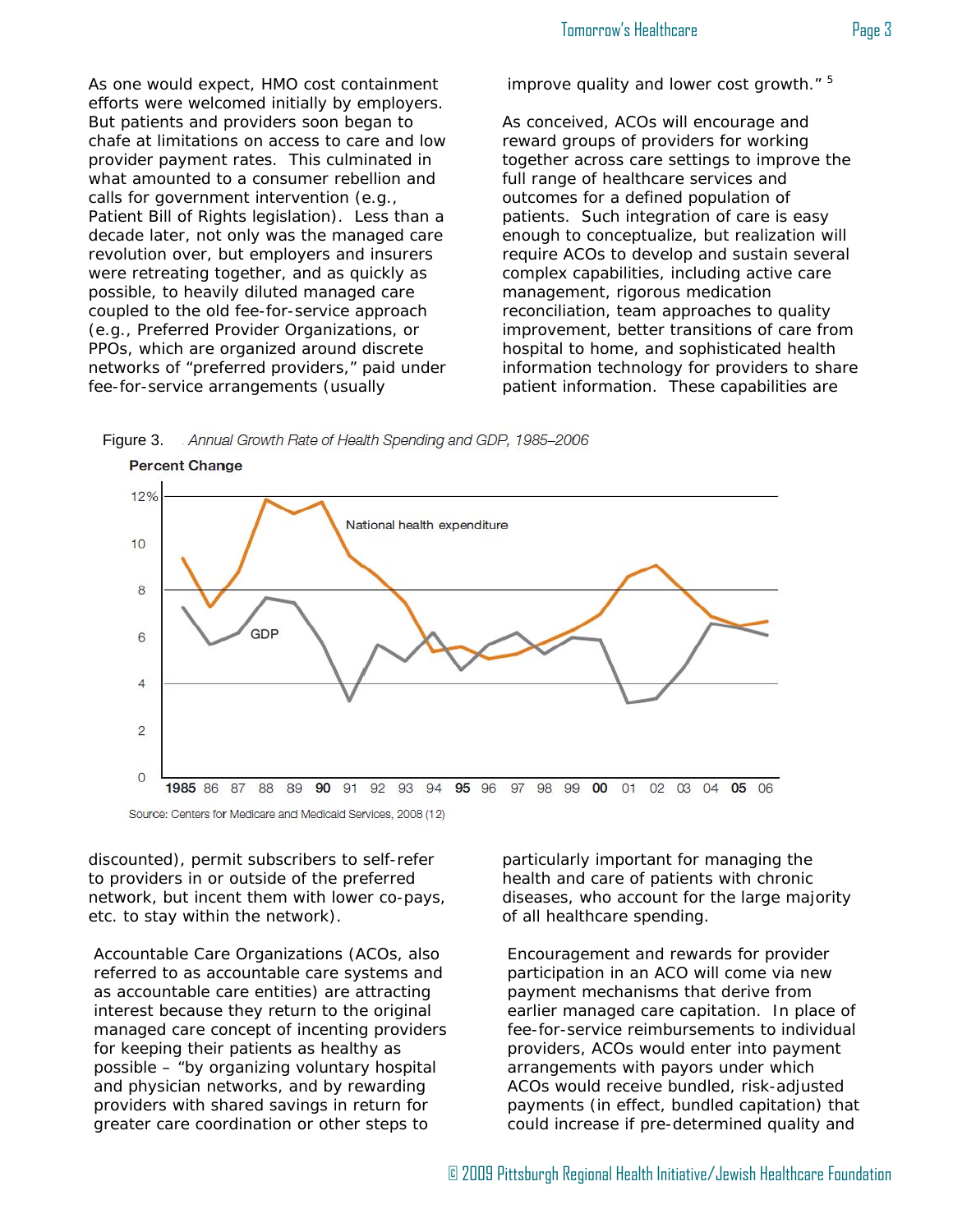patient outcomes standards were met. These bundled payment(s) would be unbundled and distributed to ACO participants according to pre-agreed internal rules and procedures, but the general thrust would be to align incentives for all participating providers: financial rewards for maximizing patient health, integrating care delivery across all settings, managing disease and preventing exacerbations of illness (Figure 4).

ACO payment mechanisms will require them to establish formal financial and organizational structures to support internal governance, integration of care delivery, development of clinical guidelines, utilization analysis and risk management, group and individual performance measurement, quality improvement and more. Anticipating these needs, ACO proponents have theorized creation of "value-based administrative utilities." These utilities will be the locus of financial management, information technology and interfaces,

# **Accountable Care Pilots for Networks of Smaller Providers**

In state capitals and corporate boardrooms, no less than in Washington, D.C., it is apparent that recent decades of rapidly rising health care costs and widely variable quality must give way to payment -driven insistence on efficiently-delivered, high-quality care. There is great optimism now in healthcare policy circles that ACOs can drive urgently needed, fundamental change in delivery and financing of health care. All of the pending comprehensive federal health reform bills on Capitol Hill have ACOs as prominent parts, if not the centerpieces, of their quality improvement and cost containment provisions. But just as the managed care revolution fizzled due to critical, unanticipated problems, the path to a brave, new world of ACOs will not be without obstacles.

Large, multi-level and comprehensive healthcare systems possess the internal resources and capabilities to become ACOs. Some large systems like Kaiser Permanente and the Mayo Clinic have

> already developed into sophisticated integrated delivery systems. Imposition of value-based payment approaches should induce their less-organized and less-focused counterparts to evolve more rapidly.

Large, integrated systems, however, comprise a small fraction of the entire healthcare system. Almost one-third of physicians are sole practitioners or practice in pairs. Small, independently owned practices with



**Primary care group practices**

**Continuum of Organization**

**Hospital systems** **Integrated delivery systems**

**process and structure measures**

medical management, quality measurement and improvement, as well as legal compliance (in particular, federal anti-trust and anti-kickback laws).

**Independent physician practices and hospitals**

**home fee**

Figure 4.

**Fee-for-service**

five physicians or fewer provide nearly three-quarters of all ambulatory care visits.<sup>6</sup> Most areas of the U.S. depend on a single community hospital (usually the largest employer in the area).<sup>7</sup>



**Organization and Payment Methods**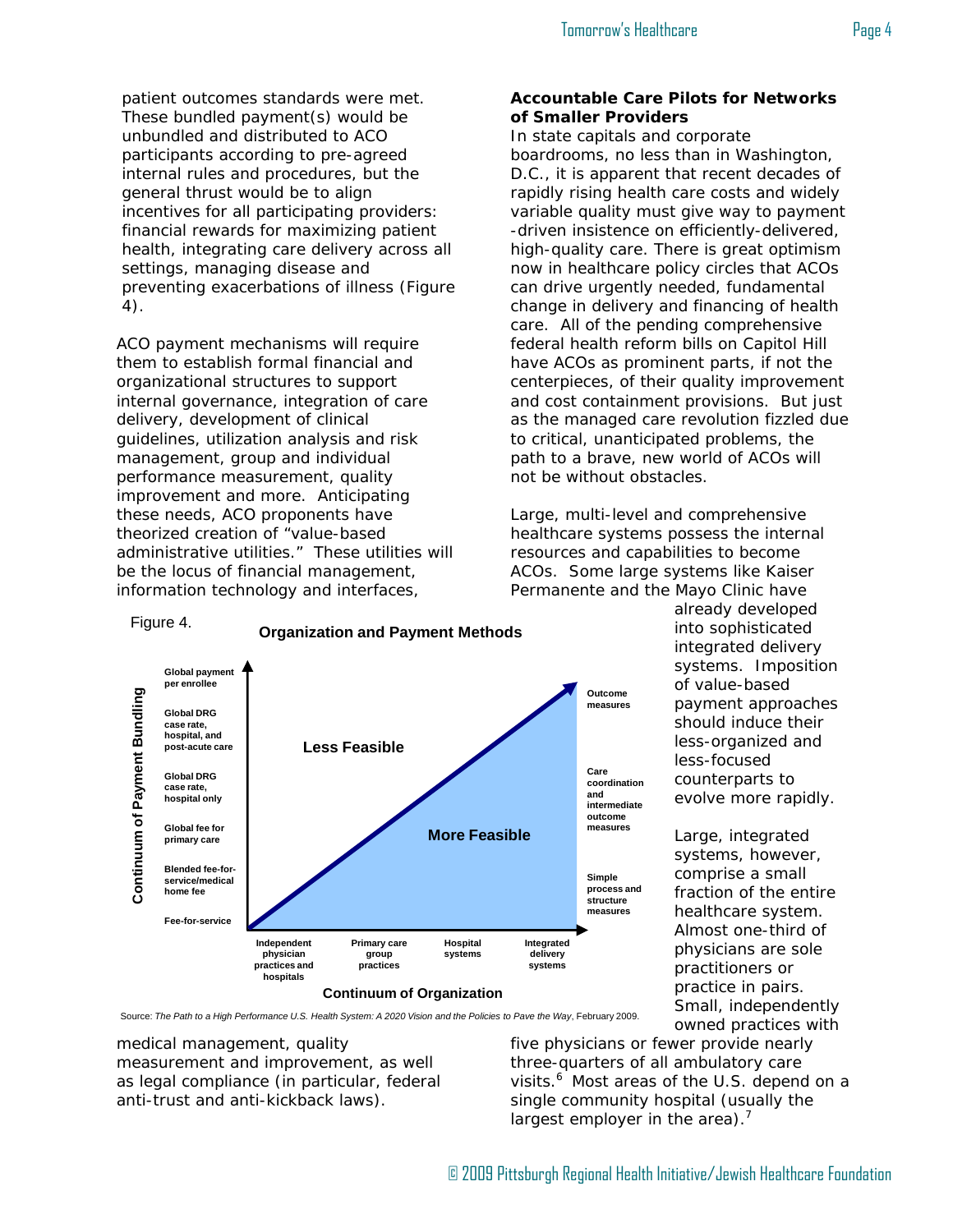Small practices and community hospitals, which are the backbone of health care in most areas, typically lack resources and expertise required to manage patients with complex, chronic conditions. In Congressional committee testimony in June, National Coordinator for Health IT David Blumenthal said that his office, as part of its overall responsibility for leading national implementation of interoperable health information technology, would pay close attention to the needs of smaller providers. He stressed the importance of the special grant programs Congress created in this year's economic stimulus legislation that directed his office to establish regional extension centers that would help health care providers implement EHRs, added that it was his intention that these extension centers would prioritize small physician practices and those providing primary care.<sup>8</sup>

Nevertheless, impending challenges are as huge as they are inevitable for this critical set of providers. The independence and selfreliance that have been the hallmarks of family medicine for literally hundreds of years are in many respects incompatible with integrated care management, particularly for chronic diseases. Predictable reimbursement schedules for physicians and hospitals will be replaced by global performance-based payments. Rather than reimbursing for volume of healthcare services, new financial incentives will focus on preventing chronicdisease-related episodes of acute illness that require expensive hospital admissions and emergency room visits.

Smaller providers won't adapt to these changes quickly or in one smooth step. Unlike large healthcare systems, community hospitals and small practices cannot transition directly to ACOs. But their ability to transform will determine whether many of them will be able to survive, which, in turn, will determine the availability of high-quality healthcare services in most areas of the U.S. The ACO development process should assure that all small provider organizations are eligible to join sustainable, fully integrated structures that support and incent highquality care. But there must be a transitional phase that enables them to

move from collaborative disease management to patient-centered medical homes to ACOs. In Pittsburgh, this transition phase for creation of virtual networks of smaller providers is described as an Accountable Care Network, or ACN, that can catalyze new provider relationships and joint capabilities that can eventually lead to and sustain ACOs (Figure 5).



How ACNs take shape will depend to a significant degree on local healthcare market circumstances. Southwestern Pennsylvania was fortunate to be selected as one of four sites for the recently initiated Centers for Medicare and Medicaid Services (CMS) EHR Demonstration. Support and encouragement from local community hospitals and the region's largest insurer, Highmark Blue Cross Blue Shield, enabled the Pittsburgh Regional Health Initiative (PRHI) to recruit 278 small practices – comprising approximately onethird of the region's primary care physicians - - for this demonstration.

The CMS demonstration aims to show the relevance of EHRs to more effective chronic disease management and better patient outcomes. Separate but related chronic disease projects sponsored by the Governor's Office of Health Care Reform and the Commonwealth Fund are engaging several dozen more small local practices. Indirectly or directly, all of these initiatives revolve around the aspects of the Chronic Care Model and development of patient-centered medical homes.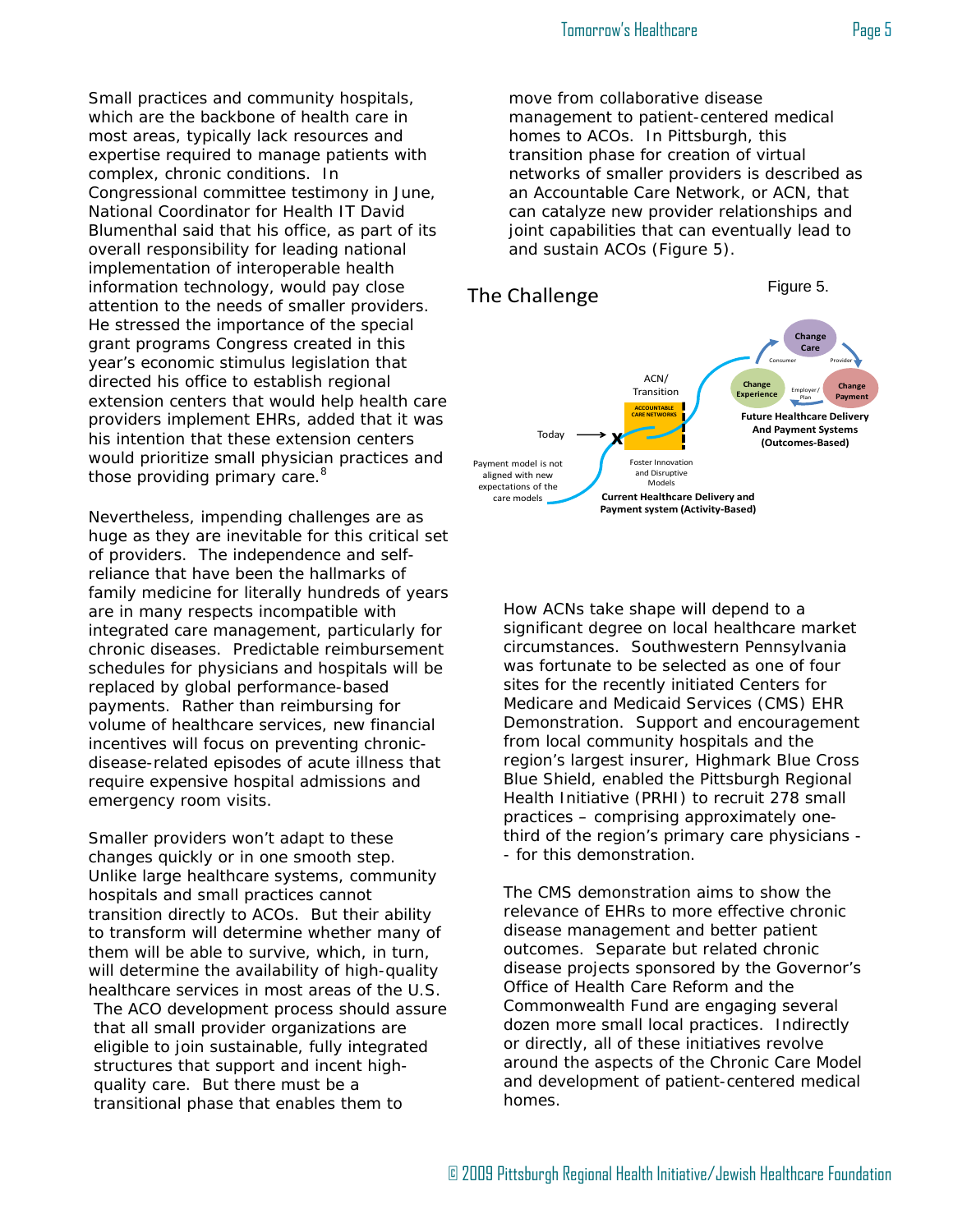These projects' similar content and the similar characteristics of their participating providers create ideal circumstances for testing the validity of accountable care networks. Due to PRHI's recruitment strategy for the CMS EHR Demonstration, most participating small practices are clustered around several community hospitals. These clusters comprise the handful of community hospitals and aligned groups of small practices with which PRHI is working on a series of ACN pilots.

Rather than the comprehensive collaboration, legal arrangements and revenue sharing that will be required among providers for ACOs, these pilots are conceived to focus on transitions of care and coordinated disease management for specific patient populations with one, or perhaps two, of the chronic illnesses that have the highest 30-day hospital readmission rates: congestive heart failure, chronic obstructive pulmonary disease and depression.<sup>9</sup> ACN pilots, however, won't embark on formation of a new legal structure, internal governance, negotiating bundled payments, etc. that will be necessary for ACOs. Instead, they will concentrate on collaborating to evaluate and improve care in a targeted area, either developing internal data and quality measurement capability or (if possible) arranging to receive such information from payors.

Important pilot objectives include trustbuilding among willing groups of providers (which will center on community hospitals and small practices, but will hopefully also include nursing homes, home health services, medical laboratories, communitybased organizations (where relevant) and physical rehabilitation facilities) and demonstrating that virtual networks of providers can boost affected patients' health status and reduce net healthcare costs, by avoiding use of unnecessary medical services, keeping affected patients out of hospitals and emergency rooms. If the latter objective is achieved, the expectation is that one or more commercial insurers would alter payment

policies to assure reimbursement for all key services.

PRHI would help pilot participants to find outside resources to offset some of the costs of shared/jointly implemented services employed by ACN participants to improve care for targeted patients: hospital-employed, shared care managers (nurse or social service) to make home visits; hospital-based clinical pharmacists to conduct medication reconciliation; carefully planned and coordinated transitions of care from inpatient to outpatient; establishing connections to community-based support services; and training small practice staff in screening and initial treatment of frequently occurring co-morbid depression and substance use problems.

ACN's will also need to develop quality improvement training programs for ACN participants, interoperable or interfaced health information technology systems that allow providers to share patient information, and intra-network data collection and quality measures for the selected chronic disease. Although development of these capabilities will not require creation of the previously mentioned value-based administrative utility, some form of voluntary or formal structure would be required for health information systems, quality measurement, training and best practices standardization, and coordination of responsibilities among providers.

In this regard, the existence of a local Physician-Hospital Organization (PHO) could help with initial organization of an ACN, with the long-term possibility of evolving into an ACO "utility." PRHI has identified two local PHOs as potential contributors to ACN pilots, and exploring their usefulness to ACNs and their potential long-term ACO relevance is an important secondary purpose of the regional pilot effort.

#### **Physician-Hospital Organizations**

Changing economic forces in the late 1980's and early 1990's led to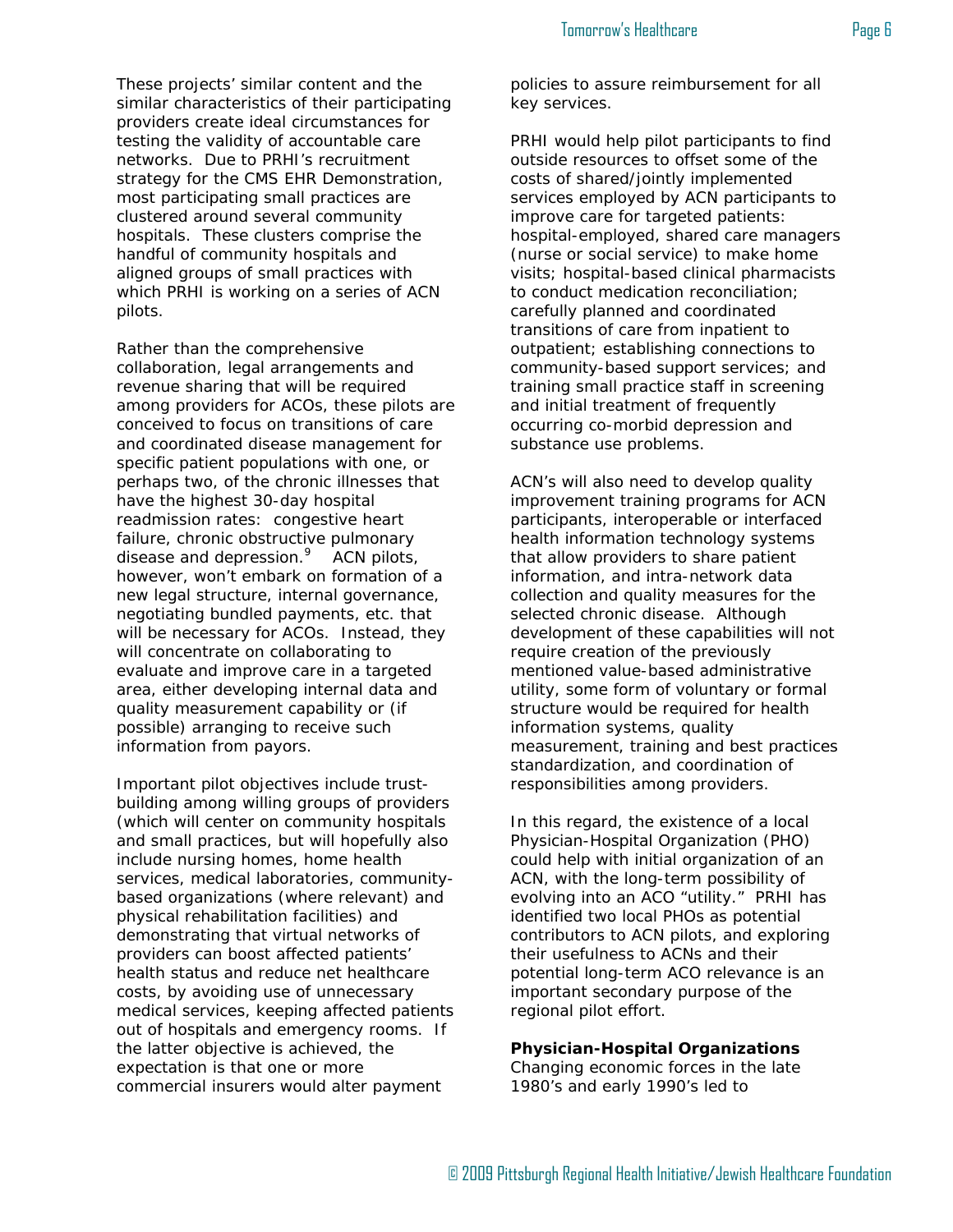development of new models for physicianhospital relationships. Health care was increasingly brokered by large managed care organizations, mostly health maintenance organizations (HMOs). Increased managed care penetration and increased competition in many healthcare markets, as well as pricing pressures, caused many physicians and hospitals to form new organizations to

PHOs were the most widely used and best known of these new models: formally organized, contractual, and including physicians outside hospital medical staff. Participating hospitals and physician practices retained their autonomy, while making common cause to negotiate contracts with payors and improve administrative services. According to the 1995 Report of the Physician Payment Review Commission (precursor to the Medicare Payment Advisory Commission), 15-20% of all hospitals had a PHO in 1994, and most others reported plans for a PHO. Ten years later, however, most PHOs were gone, and remaining PHOs were undergoing significant changes.<sup>10</sup>

increase their bargaining power and

competitive positions.

A PHO's primary purpose then was negotiation of managed care organization contracts between participating providers and HMO's and other payors. Most HMO-PHO contract negotiations revolved around capitated payments for providing covered services to HMO members. These arrangements were either fully capitated (i.e., PHO accepted full financial risk for any and all medical services for the covered HMO population, even if expenses exceeded the capitated payment) or partially capitated (i.e., PHO and HMO agreed to share financial risk in the event that medical expenses exceeded the capitated payment).

PHO members usually entered into these risk -based arrangements as a means to increase patient volume and market share. The assumption of risk under these capitated payment contracts, however, proved to be problematic for many PHOs. Not only were they generally capitalized insufficiently to endure ordinary underwriting cycles, few developed the capacity to analyze and

manage utilization as effectively as tightly capitated payments required. PHO ranks were further depleted in the early 2000's as HMO market share declined, and they were supplanted by new, consumer-friendly preferred provider organization (PPO) options that allowed consumers to self-refer for virtually any kind of care within a defined network of specialists, hospitals and other providers. As emphasis on managed care decreased, capitated contracts became less relevant, and insurers returned to fee-forservice contracting with individual providers.

Adding to the PHOs' difficulties, the late 1990s saw a spate of Justice Department anti -trust actions against individual PHOs. "It is illegal for competitors to agree on the prices they will charge, except where they come together and integrate in a legitimate joint venture that results in efficiencies or other pro-competitive benefits that outweigh the restriction of competition," stated Susan A. Creighton, director of the Bureau of Federal Trade Commission (FTC) at a program on Legal Issues Affecting Academic Medical Centers and Other Teaching Institutions in January of  $2004$ .<sup>11, 12</sup> In each case brought against a PHO, it was alleged that the PHO lacked "meaningful integration among the providers." Added to the financial reserves and insurance market issues that already beset PHOs, the anti-trust actions spurred dissolution of many PHOs.

Nevertheless, several hundred PHOs of various sizes and attributes survived by eschewing their first roles as negotiators of provider contracts, and finding new ways to impart value to their hospital and physician members. These value-added services typically include physician credentialing, training and technical assistance, group purchasing of goods and services, internal health benefits administration for member hospitals.

Among the remaining PHOs, a literal handful are now attempting to return to their original roots by offering delivery of fully integrated services to a defined population of patients under the rubric of a single, capitated, payor contract. One of these is Tri -State Health Partners (THP), a PHO located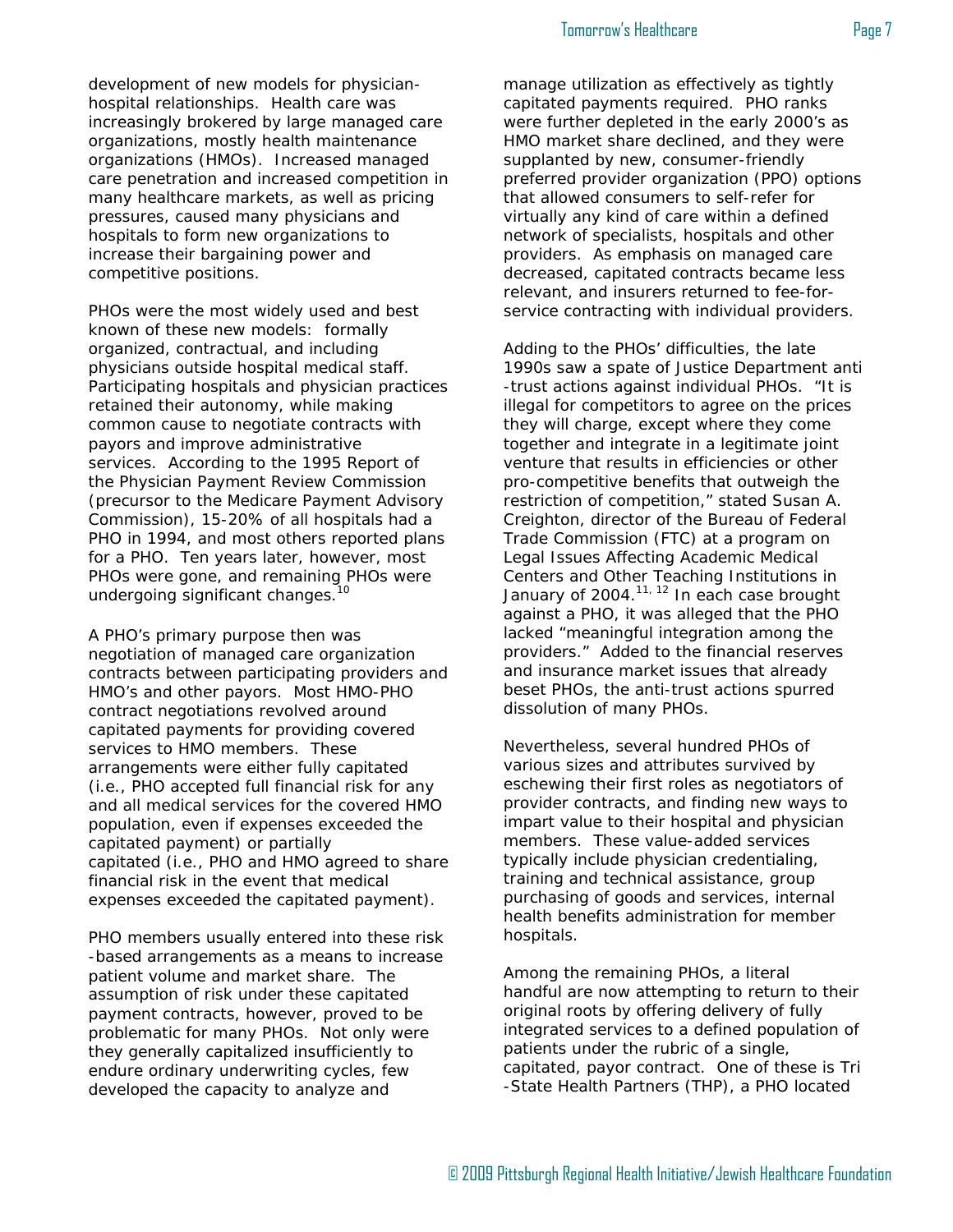#### Tomorrow's Healthcare **Page 8**

in exurban, central-western Maryland. THP is comprised of Washington County Hospital and its affiliated physicians, as well as a number of independent but aligned physicians. THP's vision is to be the "most comprehensive healthcare solutions company in the region, fostering collaboration among community practitioners and providers to create a fully integrated medical delivery system ... that will make patients healthier and healthcare more affordable." The linchpin of this shared vision for the local hospital and 200 physicians is contracting with both private insurers and public payors as a risk-bearing, fully integrated and exclusive network of providers.

Before moving forward, THP had to be certain that its plans would not run afoul of federal anti-kickback and anti-trust laws, and it sought an advisory opinion from the Federal Trade Commission (FTC). After considering the likely benefits and potential anti-competitive effects of THP's proposal, the FTC decided that THP's plans for clinical integration were credible and would result in substantial quality improvement and lower healthcare costs for the surrounding community that far outweighed the potential harm from anticompetitive effects.13

With favorable FTC advisory opinion in hand (one of three such approvals across the nation), THP has moved ahead with a clinical integration program that includes electronic health records for all of its members, establishment of up to 50 clinical best practice guidelines to which members must adhere, development of evidence-based quality indicators, and enhanced case and pharmacy management. A key part of THP plans is the use of health information technology to identify high-cost, high-risk patients, manage their treatment, and facilitate sharing of relevant information among providers.

No small amount of national attention will be focused in coming months on THP and the two other PHOs that are attempting to transform into high-performing, integrated care delivery systems. If they can achieve levels of efficiency and quality similar to

large, multi-level integrated systems like Kaiser Permanente and Geisinger Health System, it will light the path for other PHOs, community hospitals and small physician practices to do the same.

In southwestern Pennsylvania, the two extant PHOs -- Vale-U-Health and the Washington (Pennsylvania) Physician Hospital Organization – are typical of the other 99% of PHOs. The member providers of both organizations serve subregional healthcare markets that are comprised mostly of communities in the Pittsburgh suburbs that were once steelmaking and heavy manufacturing centers. Each PHO includes primary and specialty physicians (almost all in small or very small practices), several ancillary service providers and a community hospital. They offer their memberproviders an array of support services: administration of the member-hospital's internal health plan, care management services, chronic disease management, risk management and utilization review, behavioral health services, rehabilitation, home health and hospice care, ambulance services and durable medical equipment supply. Both are also engaged in an important new area of support activity – assisting member-providers with implementation of electronic health records.

#### **Government-sponsored Demonstrations Are Essential**

Although widely conceived to be one of the keys to improving patient care, implementing sophisticated health information technology, like EHRs, will pose daunting problems for thousands of small practices. As Stephen Shortell and Lawrence Casalino observed in a recent issue of the Journal of the American Medical Association, "Most physicians still practice alone, in partnerships, or in small groups. Small practices generally have less capacity to implement electronic medical records… A more solid foundation of physician organizations is needed to avoid having the system crumble under the increased weight of…technological advances." <sup>14</sup>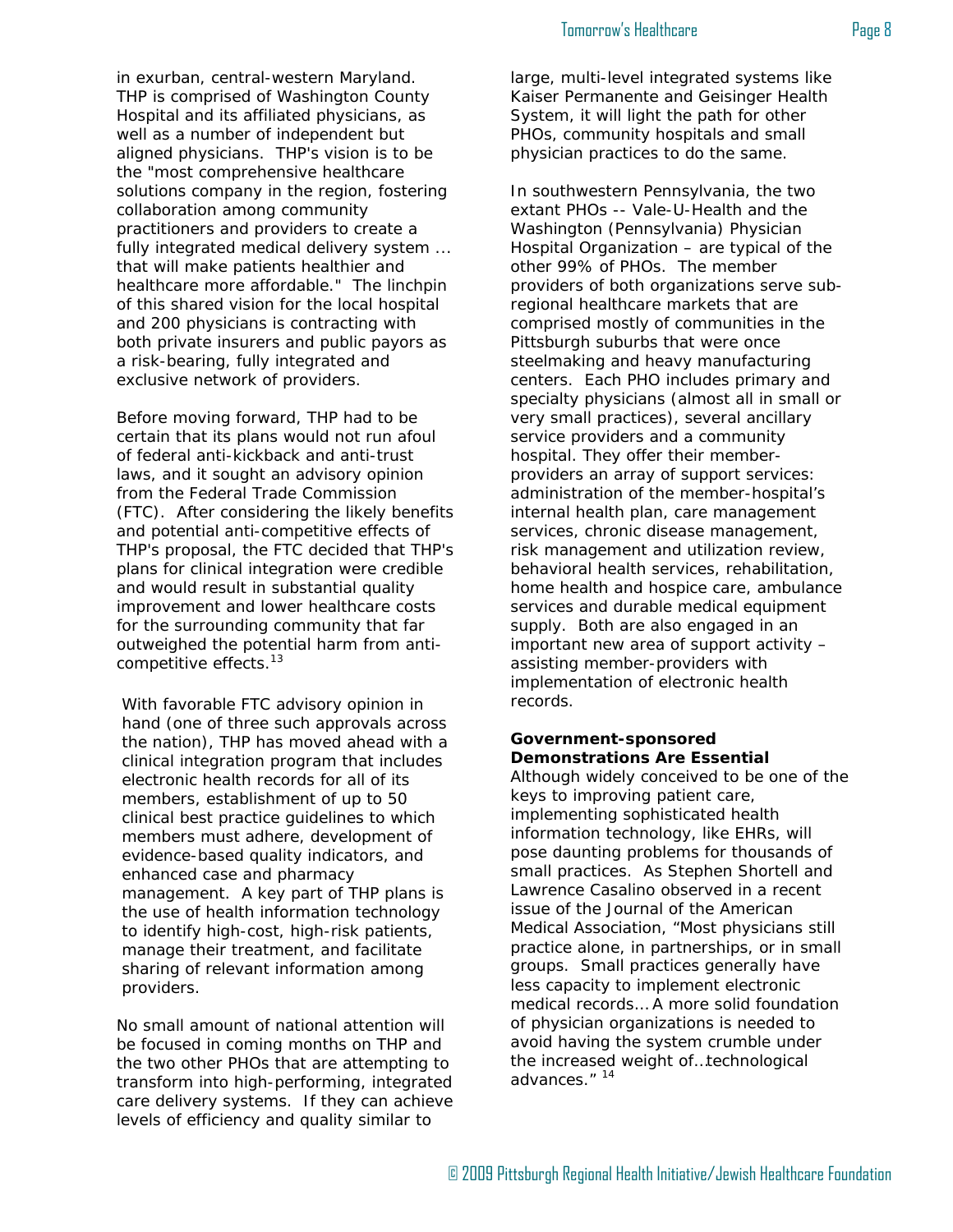#### Tomorrow's Healthcare **Page 9**

The "weight" of new technology falls heavily on small practices because of financial and know-how limitations. Rates of EHR adoption among 1-2 physician practices are particularly low, less than 10% nationally – and for understandable reasons.<sup>15</sup> EHR acquisition costs of up to \$50,000 per physician and significant ongoing maintenance expenses are prohibitive for most small practices. Over the next several years, the financial inducements for EHR adoption (and eventual penalties for failure to adopt) in the federal economic stimulus bill can offset much of EHR implementation costs. However, recent reports on EHR implementation by small practices describe technology adoption, physician and staff training, and practice culture problems that can persist for two years or more – an adaptation period during which practices and their patients suffer through recurring small and large disruptions.<sup>16</sup>

In the context of EHR implementation, transitional ACN's and eventual ACOs, PHOs are promising resources for the future. They can, as the two Pittsburgh area PHOs are doing currently, assist member-practices with technical analysis during the EHR selection process, negotiate favorable group purchasing of EHR systems and maintenance contracts, and facilitate practice staff training. In addition, they can coordinate patient information-sharing interfaces, disease management, data collection and quality measurement, and supplying providers with actionable quality improvement information.

PHOs can also be valuable outlets for EHR implementation information that will be disseminated through the network of regional health information technology centers that will be established in the next several months by the Office of the National Coordinator of Health Information Technology in order to accelerate EHR adoption.

Versions of pending federal health reform legislation would encourage ACO development directly by having CMS enter into outcomes-based, shared savings arrangements with ACOs. Legislation would also authorize related CMS demonstrations in bundled payments, disease management

innovation and value-based hospital payments. A share of the resources eventually made available in these areas should be reserved for stimulating ACOs and integrated care among networks of smaller providers (through ACN transitions). Rather than the physicians-only ACOs that some envision, federally-supported demonstrations should include testing the feasibility and value of models comprised of a community hospital and the local physician practices that are aligned with it (plus skilled nursing, laboratory services, rehabilitation, home health and community-based services).

Also relevant regarding PHOs and hospitalphysician integrated care networks are recent legal developments: (a) limited safe harbors for Stark and anti-kickback rules that, for instance, allow hospitals to purchase EHRs (but not computer hardware) for aligned practices; and (b) FTC willingness to consider the public interest in quality and efficiency improvements in the context of anti-trust reviews of proposed PHO conversions into incorporated, integrated care networks. The handful of cases reviewed thus far (e.g., Tri-State Health Partners, described above) indicate that federal regulators are prepared to give considerable weight to the public interest in healthcare efficiency and quality, and to recognize that improvements in same can emanate from formally integrated care delivery and network contracting by a community hospital and voluntarily aligned local physician practices.<sup>17</sup>

Where PHOs exist, they can serve as an intermediary for transitional hospitalphysician partnerships (i.e., ACNs). Should an ACO succeed from such a transition phase, the PHO could undertake directly to provide financial, clinical, technological and other needed support services (i.e., become the ACO's value-based administrative utility), or serve as the foundation for developing a new structure for providing such services.

Authors:

Cliff Shannon and Karen Wolk Feinstein, PhD